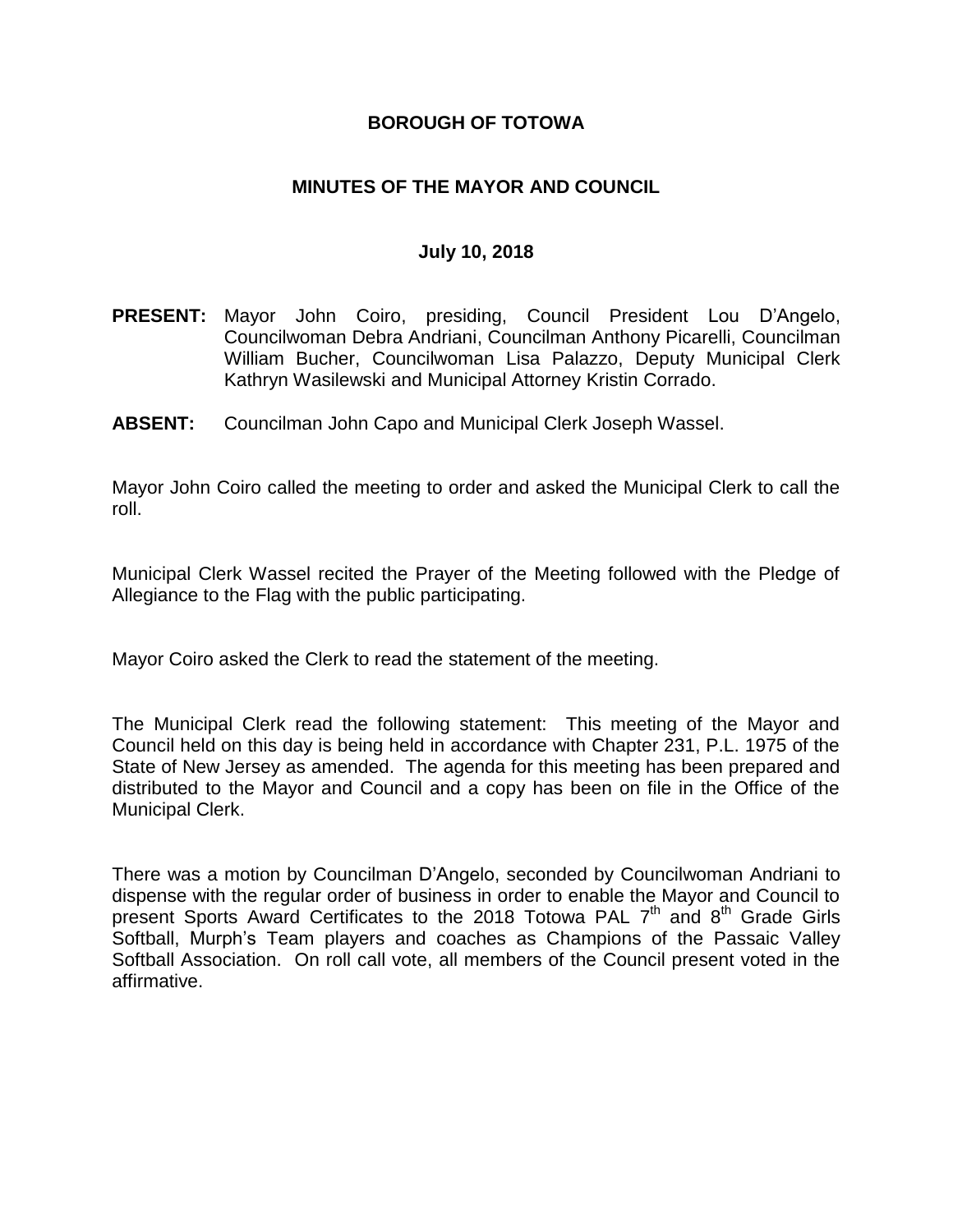Mayor Coiro went to the front of the dais and remarked that it looks like we have a talented group of girls here since I recognize some of you from our last meeting when we recognized the basketball champs. Reiterated that it is always nice when we can celebrate a Totowa team defeating another town's team. Said that we would like to recognize and acknowledge you for representing Totowa so well. Then congratulated them and said you did a great job.

Mayor Coiro started by calling up Assistant Coach Mario Gaita who began by giving a synopsis of the season until Head Coach Chad Alesandrelli arrived and continued.

Mayor Coiro then continued by calling up each player and presenting them with a Sports Award Certificate. Mayor Coiro announced that we would take a short recess. Pictures were taken.

There was a motion by Councilman D'Angelo, seconded by Councilwoman Andriani to revert to the regular order of business. On roll call vote, all members of the Council present voted in the affirmative.

Mayor Coiro asked if any members of the Council, the Municipal Clerk or the Municipal Attorney wished to address the Council.

Councilwoman Andriani: 1) Announced that our next concert tomorrow night at 7:00 p.m. will feature Dominique & Julian, who are known to be the duet of 1,000 voices; 2) Commented that the Annual Health Fair will be held on October 20, 2018 from 10:00 a.m. – 1:00 p.m.

#### CITIZENS HEARD:

Mike Mahometa, 269 Lincoln Avenue: 1) Remarked that on Union Boulevard south there is water coming out of the ground; 2) Asked about the paving of Totowa Road near the Municipal Building which is scheduled for the same night as the concert. DPW Superintendent Jim Niland: Said he would check out the water leak on Union Boulevard and would contact the County to make sure the paving doesn't interfere with the concert.

There was a motion by Councilman D'Angelo, seconded by Councilwoman Andriani to approve the Minutes of the Mayor and Council for the meeting of June 26, 2018. On roll call vote, all members of the Council present voted in the affirmative.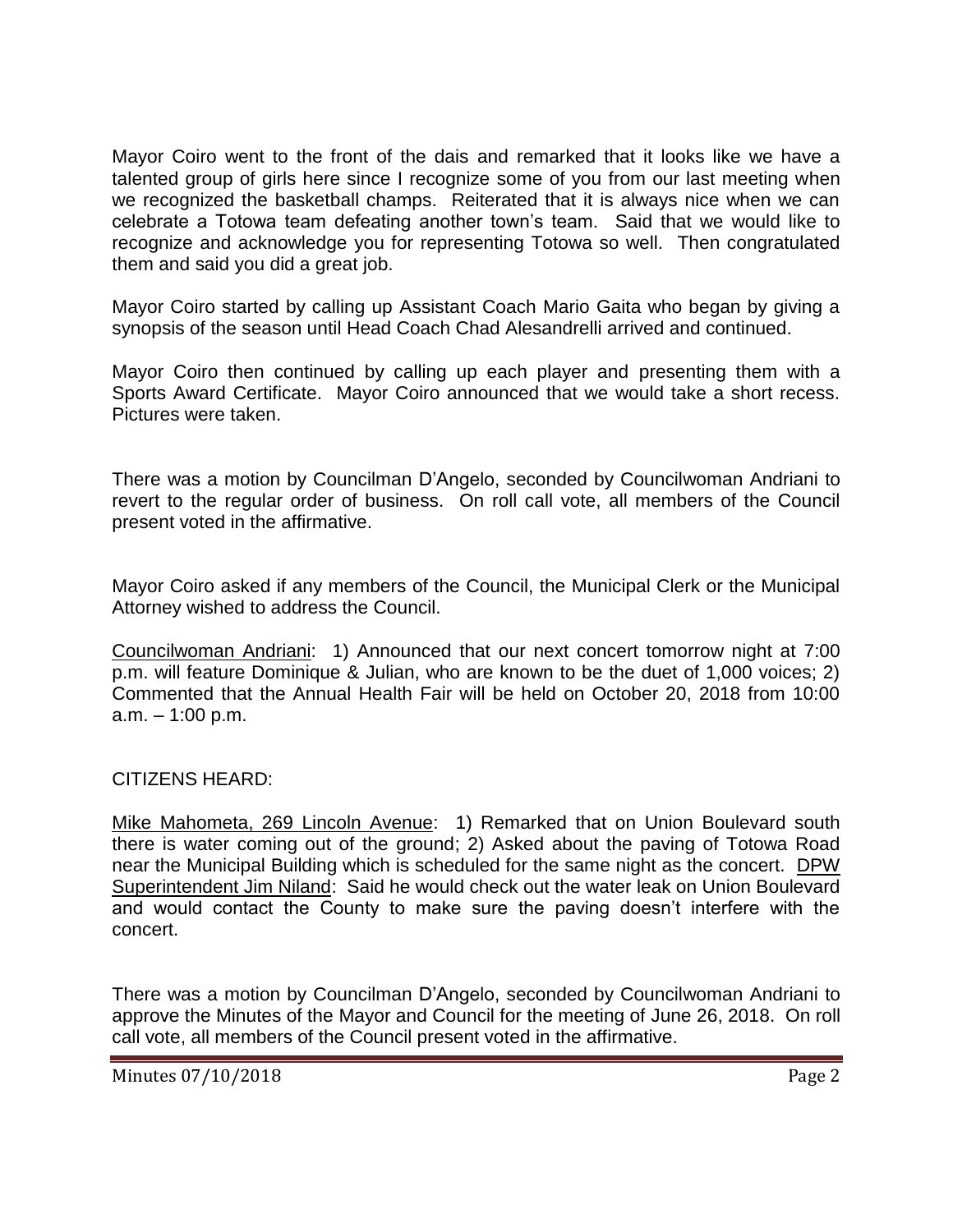COMMITTEE ON FINANCE:

There was a motion by Councilman Picarelli, seconded by Councilman D'Angelo to approve Resolution No. 2018-15 for the payment of bills. On roll call vote, all members of the Council present voted in the affirmative.

There was a motion by Councilman Picarelli, seconded by Councilman D'Angelo to approve payment of the 3rd Quarter 2018 Budget Allotment to the Borough of Totowa Public Library in the amount of \$178,431.00. On roll call vote, all members of the Council present voted in the affirmative.

## COMMITTEE ON PUBLIC SAFETY:

After conferring with Police Chief Robert Coyle, reviewing the personnel files and upon the recommendation of the Committee, there was a motion by Councilman D'Angelo, seconded by Councilman Bucher that Lieutenant Carmen Veneziano be promoted to the rank of Captain. On roll call vote, all members of the Council present voted in the affirmative.

## MAYOR'S APPOINTMENT

I, Mayor John Coiro, with the advice and consent of the Council do hereby promote Lieutenant Carmen Veneziano to the rank of Captain in the Borough of Totowa Police Department, effective with the swearing in ceremony on July 24, 2018.

There was a motion by Council D'Angelo, seconded by Councilwoman Andriani to confirm the promotion. On roll call vote, all members of the Council present voted in the affirmative.

There was a motion by Councilman D'Angelo, seconded by Councilman Bucher to approve Junior Firefighter applications for Jeremy Kalokitis and Marco Riccio for Volunteer Fire Co., No. 1. On roll call vote, all members of the Council present voted in the affirmative.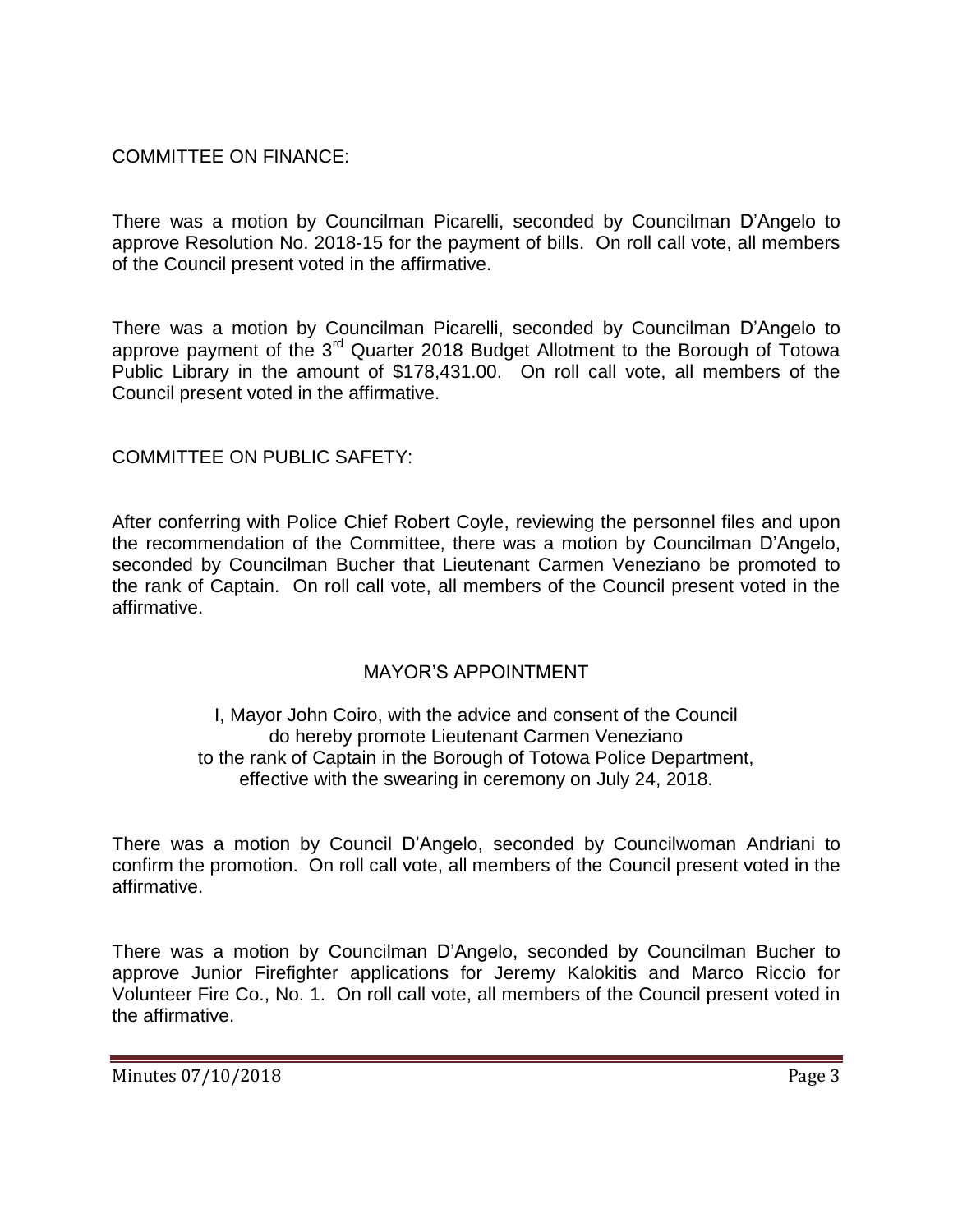# COMMITTEE ON PUBLIC WORKS:

A letter of resignation was received from DPW Laborer Richard Schopperth. There was a motion by Councilman Bucher, seconded by Councilwoman Palazzo to accept his resignation. On roll call vote, all members of the Council present voted in the affirmative.

# COMMITTEE ON ENGINEERING & PUBLIC PROPERTY:

A letter was received from the Rotary Club of Passaic Valley requesting permission to use the Municipal Parking Lot on Sunday, October 21, 2018 for a bus trip to Resorts Casino in Atlantic City. There was a motion by Councilwoman Andriani, seconded by Councilman D'Angelo to grant permission. On roll call vote, all members of the Council present voted in the affirmative.

## COMMITTEE ON LIAISON & INSPECTION:

A letter of resignation was received from Fire Inspector Richard Schopperth. There was a motion by Councilwoman Andriani, seconded by Councilman Bucher to accept his resignation. On roll call vote, all members of the Council present voted in the affirmative.

Upon the recommendation of the Committee, there was a motion by Councilwoman Andriani, seconded by Councilman Bucher to appoint Richard Schopperth as the Fire Official. On roll call vote, all members of the Council present voted in the affirmative.

## MAYOR'S APPOINTMENT

I, Mayor John Coiro, with the advice and consent of the Council do hereby appoint Richard Schopperth as the Fire Official of the Borough of Totowa.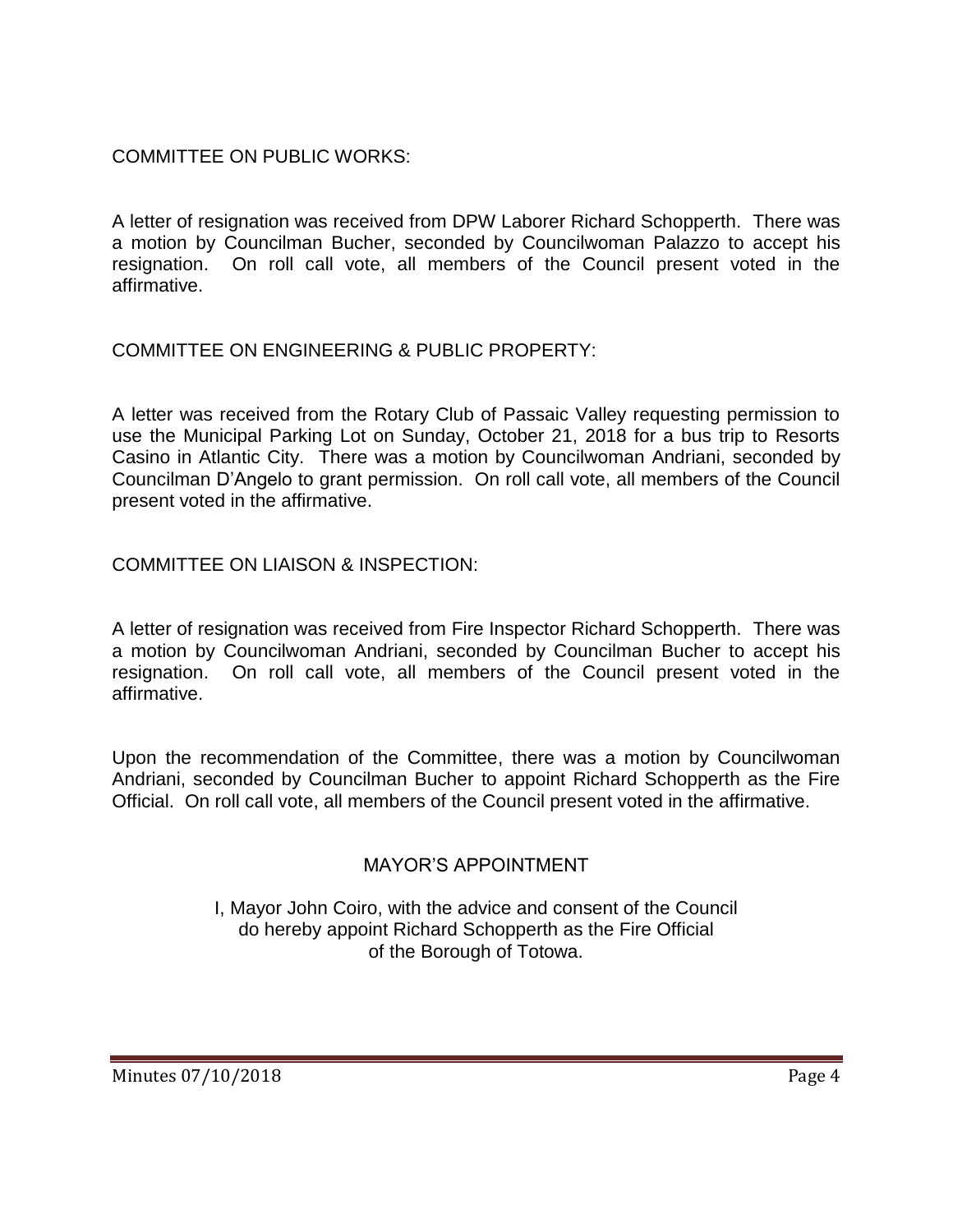There was a motion by Councilwoman Andriani, seconded by Councilman Bucher to confirm the appointment. On roll call vote, all members of the Council present voted in the affirmative.

### COMMITTEE ON LEGISLATION & ORDINANCES:

There was a motion by Councilwoman Palazzo, seconded by Councilman Picarelli to adopt the following Resolution Authorizing Massage Establishment License For JGN Massage, LLC Doing Business As Elements Therapeutic Massage. On roll call vote, all members of the Council present voted in the affirmative.

#### RESOLUTION NO. 81-2018

#### RESOLUTION AUTHORIZING MASSAGE ESTABLISHMENT LICENSE FOR JGN MASSAGE, LLC DOING BUSINESS AS ELEMENTS THERAPEUTIC MASSAGE

WHEREAS, JGN Massage, LLC doing business as Elements Therapeutic Massage ("Elements Therapeutic Massage") has approval to operate a massage establishment in a portion of the premises located at 650 Union Boulevard, Totowa, New Jersey; and

WHEREAS, in accordance with the requirements set forth in Chapter 250 entitled "Massage Establishments" in the Borough of Totowa Code Book, Elements Therapeutic Massage has submitted an application to the Borough of Totowa for a Massage Establishment License; and

WHEREAS, the Borough of Totowa Police Department has conducted a thorough investigation of the applicant in accordance with Section 250-6 of the Borough of Totowa Code Book; and

WHEREAS, the Borough of Totowa Police Chief has cleared the license for approval pursuant to his Memorandum dated July 6, 2018; and

WHEREAS, after reviewing the application and report issued by the Borough of Totowa Police Department, the Mayor and Council of the Borough of Totowa have determined that the Elements Therapeutic Massage has complied with all the requirements for a Massage Establishment License in the Borough of Totowa.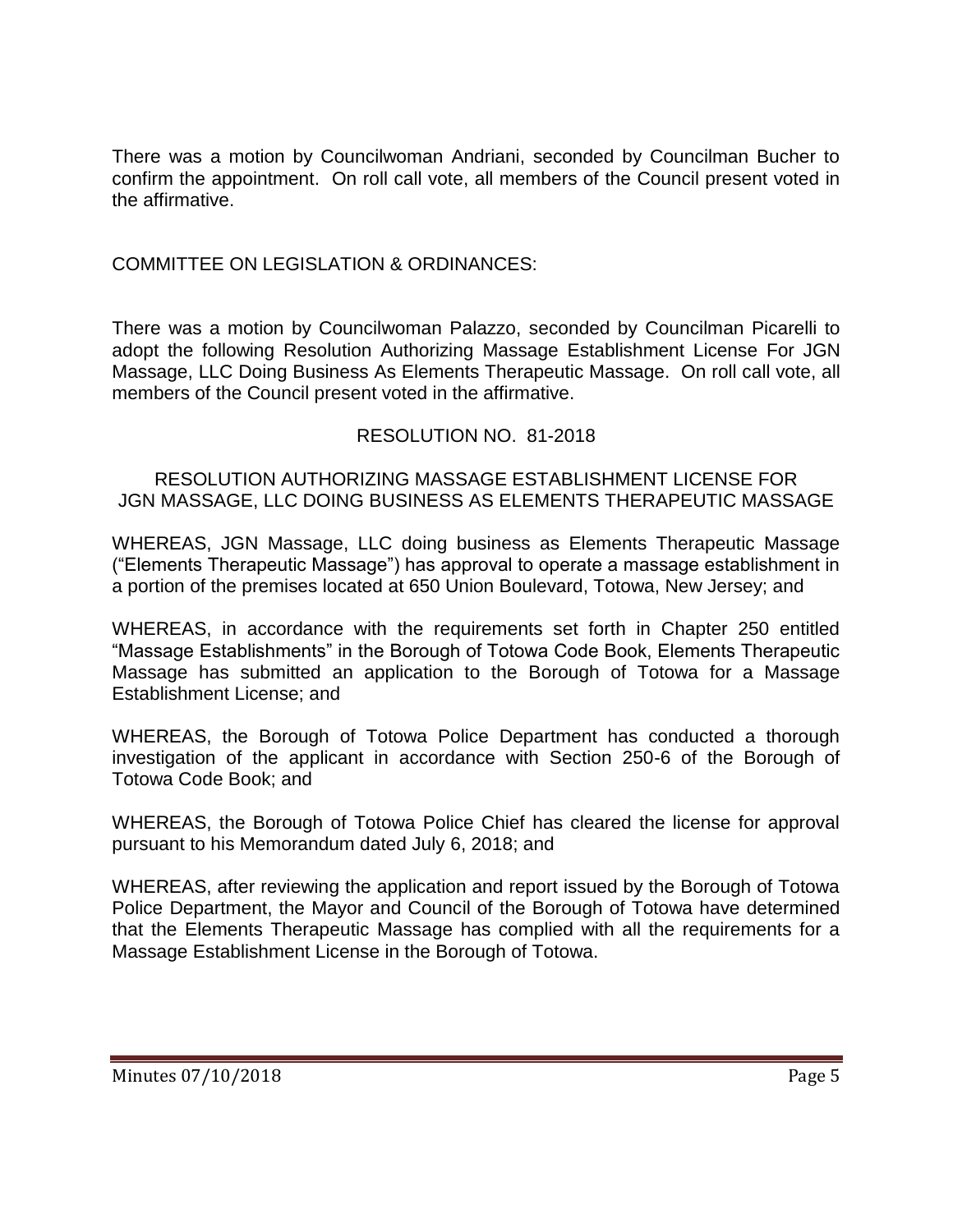NOW, THEREFORE, BE IT RESOLVED, that the Mayor and Council of the Borough of Totowa do hereby approve the Massage Establishment License application for JGN Massage, LLC doing business as Elements Therapeutic Massage and authorize the Borough of Totowa Municipal Clerk to issue a Massage Establishment License effective July 10, 2018 through June 30, 2019.

BE IT FURTHER RESOLVED, that Elements Therapeutic Massage is required to continue to comply with all applicable laws, ordinances, rules and regulations and said license must be renewed annually on or before July  $1<sup>st</sup>$  each year.

There was a motion by Councilwoman Palazzo, seconded by Councilman Picarelli to adopt the following Resolution Authorizing Massage Therapist Licenses for JGN Massage, LLC Doing Business As Elements Therapeutic Massage. On roll call vote, all members of the Council present voted in the affirmative.

# RESOLUTION NO. 82-2018

# RESOLUTION AUTHORIZING MASSAGE THERAPIST LICENSES FOR JGN MASSAGE, LLC DOING BUSINESS AS ELEMENTS THERAPEUTIC MASSAGE

WHEREAS, JGN Massage, LLC doing business as Elements Therapeutic Massage ("Elements Therapeutic Massage") has approval to operate a massage establishment in a portion of the premises located at 650 Union Boulevard, Totowa, New Jersey; and

WHEREAS, the requirements set forth in Chapter 250 entitled "Massage Establishments" in the Borough of Totowa Code Book include obtaining a Massage Establishment License for the business and Massage Therapist Licenses for employees to be issued by the Borough of Totowa Municipal Clerk; and

WHEREAS, by Resolution No. 81-2018 dated July 10, 2017, the Mayor and Council of the Borough of Totowa authorized the issuance of a Massage Establishment License application for Elements Therapeutic Massage effective July 10, 2018 through June 30, 2019; and

WHEREAS, the following individuals have submitted applications for a Massage Therapist License as employees of Elements Therapeutic Massage, 650 Union Boulevard, Totowa, New Jersey:

- 1. Donna Garrity, 3 Ridge Road, Wharton, New Jersey 07885
- 2. Judith Bevilacqua, 268 Rubertson Way, Lincoln Park, New Jersey 07035
- 3. Sabrina Emmolo, 251 Dewey Avenue, Totowa, New Jersey 07512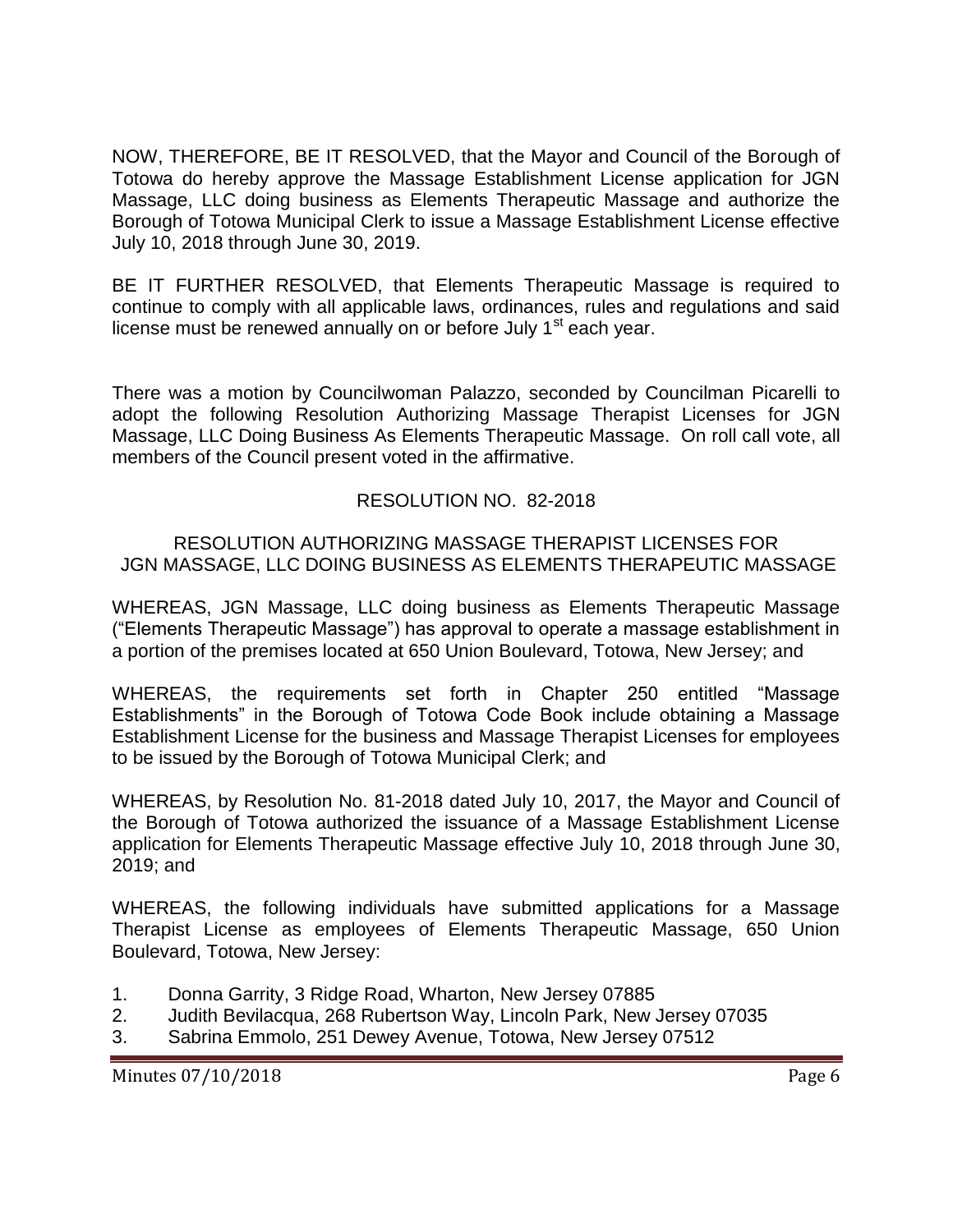- 4. Hahecfah Colon, 433 Centre Street, Nutley, New Jersey 07110
- 5. Ingrid DeJesus, 1010 E. 25<sup>th</sup> Street, Paterson, New Jersey 07513
- 6. Michael Egan, 493 Morningside Avenue, Fairview, New Jersey 07022
- 7. Raquelina Espinal, 104 Maple Avenue, Woodland Park, New Jersey 07424
- 8. Jennifer Roenback, 265 Franklin Street, Bloomfield, New Jersey 07003
- 9. Souzn Rammaha, 7016 Columbia Avenue, North Bergen, New Jersey 07047
- 10. Kara O'Neill, 11 Riveredge Drive, Fairfield, New Jersey 07004
- 11. Jessica Gundlach, 37 Mereline Avenue, Woodland Park, New Jersey 07424
- 12. Robert Simons, 854 South 17<sup>th</sup> Street, Newark, New Jersey 07103
- 13. Michelle Russel, 750 Totowa Road, Totowa, New Jersey 07512
- 14. Abigail Mullikin, 37 Abend Street, Little Ferry, New Jersey 07643

WHEREAS, the above named employees of Elements Therapeutic Massage have each submitted proof of their respective clinical training in compliance with Section 250-7 of the Borough of Totowa Code Book; and

WHEREAS, the Borough of Totowa Police Department has conducted a thorough investigation of the applicants in accordance with Section 250-6 of the Borough of Totowa Code Book; and

WHEREAS, the Borough of Totowa Police Chief has cleared the licenses for approval pursuant to his Memorandum dated July 6, 2018; and

WHEREAS, after reviewing the application and report issued by the Borough of Totowa Police Department, the Mayor and Council of the Borough of Totowa have determined that the aforementioned applicants have complied with all the requirements for a Massage Therapist License in the Borough of Totowa.

NOW, THEREFORE, BE IT RESOLVED, that the Mayor and Council of the Borough of Totowa do hereby approve the Massage Therapist License applications for Donna Garrity, Judith Bevilacqua, Sabrina Emmolo, Hahecfah Colon, Ingrid DeJesus, Michael Egan, Raquelina Espinal, Jennifer Roenback, Souzn Rammaha, Kara O'Neill, Jessica Gundlach, Robert Simons, Michelle Russel and Abigail Mullikin as employees of JGN Massage, LLC doing business as Elements Therapeutic Massage and authorize the Borough of Totowa Municipal Clerk to issue Massage Therapist Licenses to each applicant effective July 10, 2018 through June 30, 2019.

BE IT FURTHER RESOLVED, that the above Massage Therapist License holders are required to comply with all applicable laws, ordinances, rules and regulations and said license must be renewed annually on or before July 1<sup>st</sup> each year.